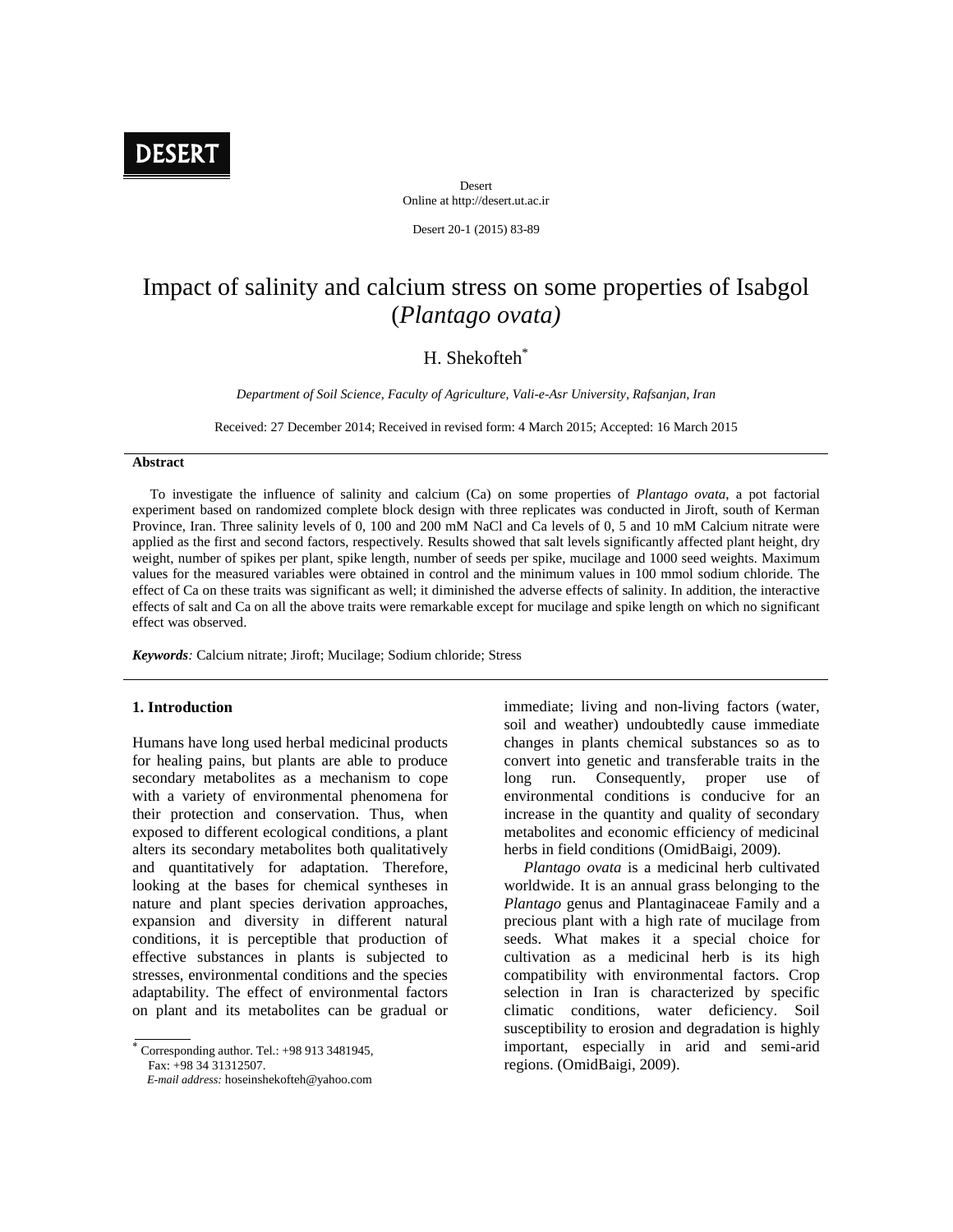About 50 percent of Iranian farmlands are exposed to salinity and water deficiency also aggravates this condition. In most parts of the world (Iran), saline soils and irrigation waters are common factors limiting plants growth. From the total farmlands under cultivation throughout the world, 23% are saline (0.34 billion hectares) and 37% sodic (0.54 billion hectares) (Tanji, 1990). This issue is particularly intensified in arid and semi-arid areas where saline waters are used for irrigation (Rangel, 1992).

Identification of salt-tolerant crop cultivars s and their yield after cultivation with saline waters is crucial. During salinity stress, in addition to reduction in water absorption, accumulation of some ions at high concentration levels in plant tissues probably leads to toxicity or ionic imbalance. Due to the dominant presence and abundance of Na<sup>+</sup> and Cl - in salty waters and soils, there is a reduction in nutrient uptake by plants. As a result, the ratio of sodium ions concentration to calcium and potassium increases. Simple compound alcohol sugars are produced as osmotic regulators to resist salinity stress. The physiological action of these sugars inhibits the binding between adjacent membranes via conserving lipids for cell membrane fluidity during the stress period. One way to understand plant resistance against salinity stress is to examine alterations in its protein content. Salinity stress causes disruptions in plants nutrient balance, changes protein quality and ultimately slows down vegetative growth in plants (Marschner, 1995). Salt poisoning occurs as a result of osmotic stress, nutrients shortage stress and destruction of cell membrane or changes in enzyme activity and metabolism. Salt accumulation indirectly destabilizes soil nutrients, stimulates microorganisms and degrades soil physical structure. Naturally, all these factors influence plant growth and the extent to which a plant is subjected depends on its susceptibility and tolerance. In all, interactions among a variety of factors linked to plant, soil, water and environment determine a plant's response to salinity stress (Chabra *et al*., 1999). Under such stress, plants are exposed to two specific circumstances:

A. It is essential that plants absorbs salts such as sodium chloride (NaCl) to regulate osmosis in cells vacuoles and simultaneously keep NaCl in the cytoplasm (which is the pathway for the movement of salt to vacuoles) at a low concentration.

B. The uptake of excess NaCl as a result of transpiration must be efficiently impeded in order to prevent its damaging accumulation in plant cells, tissues and organs. Also, salt uptake in leaves must be controlled; any salt present in the water permeates into leaves through the xylem and can return to the roots via the phloem, but the latter is not very efficient (Glenn *et al.,* 1997).

Root cell membranes have low permeability to sodium, yet the same cells can absorb potassium moving against the concentration gradient. The necessity of calcium for keeping cell membranes in health has also been proven (Francois et al., 2001). The most frequent activity of calcium is related to its ability in coordinate binding which creates a stable but reversible binding between molecules. Such actions are most often performed in plant cell walls and plasma membrane (Marschner, 1995).

Salinity affects  $Ca^{+2}$  uptake and transfer; therefore, plants display symptoms of Ca deficiency, especially in sensitive genotypes (Francois et al., 2001). Since Na<sup>+</sup> in plasma membrane is replaced by  $Ca^{2+}$ , a high ratio of  $Na^{+}:Ca^{2+}$  binding to the apoplast outside the plasma membrane may exert an influence on membrane functions (Schroeder and Thuleau, 1991).

Adding  $Ca^{2+}$  to the plant's environment decreases the extent of salt damage by a reduction in Na<sup>+</sup> ions toxicity, more efficiently than neutralizing osmotic effects associated with salinity stress. With the addition of calcium, the disruptions to cellular calcium homeostasis caused by Na<sup>+</sup> become ineffective. Furthermore, adding calcium by making changes in the uptake rate to the benefit of  $K^+$  alters the  $K^+$ : Na<sup>+</sup> ratio; cellular membranes coordination and enhancement by  $Ca^{2+}$  decreases root cells leakage and a combination of all these factors increase  $K^+$ : Na<sup>+</sup> ratio (Cramer *et al*., 1994).

Some researchers have examined the impact of different salinity levels on Isabgol germination (Haghighi and Milani, 2009; Hosseini and Moghadam, 2006; Dadkhah and Kafi, 2012). In one study, effects of various levels of calcium carbonate on two cultivars of sorghum were investigated under saline irrigation in the field and in a greenhouse. The findings showed that with increased salinity rates, there was a decrease in *Plantago psyllium* traits (bush height, leaf area, leaf dry weight, stem, root and biomass, ratio of aerial organs, weight to root and ratio of leaf weight to stem). In contrast, with the elevation of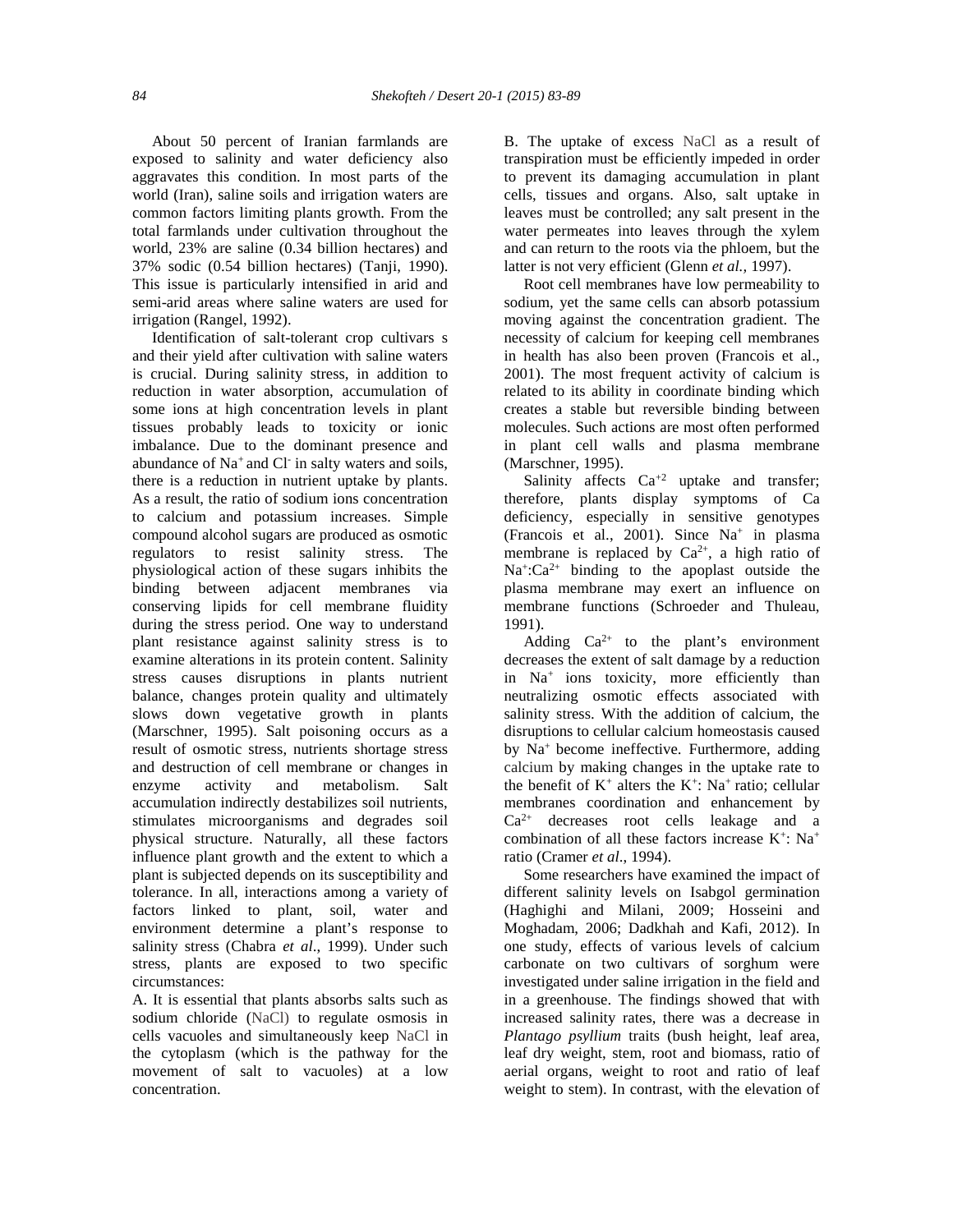calcium carbonate rates at any salinity level, there was a dramatic increase in the above traits (Yarnia, 2006). *Plantago ovata* morphological properties were also studied at different salinity rates. The result showed that with increased salinity, there was a decline in the parameters associated with the plant's morphological growth (Safarnejad *et al*., 2007).

Thus far, no report has been published on the effect of calcium and salt on *P. ovata* in its vegetative period as studies have been more focused on effects on germination. Thus, the main objective of this research is to examine the impacts of NaCl and calcium and their interactive effects on the yield and yield components of *P. ovata.*

## **2. Material and methods**

## *2.1. Time, location and climatic conditions of the experiment*

The experiment was performed at the Agricultural Research Field of the Islamic Azad University in Jiroft, South of Kerman Province, Iran in 2012. The region has a longitude, latitude and altitude of 57° 32E, 28° 32N and 675 m above sea level, respectively. The climate is arid and semi-arid with an average annual rainfall of 175 mm and relative humidity of 50-60%. The usual maximum and minimum temperatures are 49 and 1 °C,

which rarely dips by  $-2$  °C.

## *2.2. Characteristics of the experimental design*

A sample was taken to obtain and measure soil characteristics and some physical and chemical properties. (Table 1). This experiment was conducted in a factorial form based on randomized complete block designs with 3 three replicates. Three salinity levels (0, 100 and 200 mM sodium chloride) and calcium nitrate levels (0, 5, 10 and 15 mM) were taken into account as the first and second factors. Treatments were applied after the 2-leaf stage, after which the plants were irrigated with calcium nitrate containing saline water. 3 kg of the soil sample was poured into each pot and Isabgol seeds were planted inside; each pot contained 10 seeds placed at the 1cm depth. For measuring the properties at the end of the growth season, 5 bushes were selected from each pot and then bush length, bush dry and wet weights, 1000 seed weight, spike length, number of spike per plant and number of grains per spike were measured.

This research applied the Kalian Son Drum method to determine the rate of mucilage in seeds (Ebrahimzadeh *et al*., 1997). Data were collected and then analyzed using SAS―the statistical analysis software system. Means were compared with the Duncan's multiple range test at 5% significance level.

Table 1. Some chemical and physical properties of the studied soil

| .ppm<br>lable<br>. . | 'ppm<br>Ava<br>lable | (9/6)                         | œ<br>$\Omega$<br>via | $-$<br>рH | $\Gamma$<br>1 <sub>0</sub><br>$\mathsf{m}$<br>∽<br>$\mathbf{u}$<br>. | -<br>exture<br>801 |
|----------------------|----------------------|-------------------------------|----------------------|-----------|----------------------------------------------------------------------|--------------------|
| $\sim$<br>233.T      | J.U                  | $\overline{\phantom{0}}$<br>י | J.∪∠∖                |           | $\cdots$                                                             | Loam<br>Sand       |
|                      |                      |                               |                      |           |                                                                      |                    |

## **3. Results and discussion**

#### *3.1. Plant Height*

According to variance analysis, calcium had a significant effect on bush height at 1% level (Table 2). A maximum height of 17.46 cm was gained after application of 15 mM calcium and a minimum of17.17 cm when calcium was not applied (Table 3). As the study indicates, Ca application plays a pivotal role in increasing plant height. Most Iranian soils contain high calcium contents. However, since Ca mobility and transport is low in plants, they show a positive response to increased amounts. Increase in bush height can also result from improved cellular metabolism and increased cells growth in the presence of calcium ions. Yarnia (2006) reported

an increase in sorghum height due to increased application of calcium carbonate. Results from variance analysis showed that the effect of salinity stress on bush height was significant at 1% level (Table 2). Maximum and minimum heights of 17.78 and 16.87 cm were achieved by no-salinity stress and 200 mM salinity, respectively. With increased salinity, there was a remarkable decrease in bush height (Table 4). Salinity causes deficiency in plant water by raising soil solution osmotic stress. As water is a major factor in plant growth, its shortage reduces plant height. The interactive effect of Ca and salt stress on plant height was significant at 1% (Table 2): plant height reached a peak of 18.19 cm in the absence of salinity stress and simultaneous application of 15 mM calcium; the lowest height was 16.80 cm with the application of 5 mM Ca under 200 mM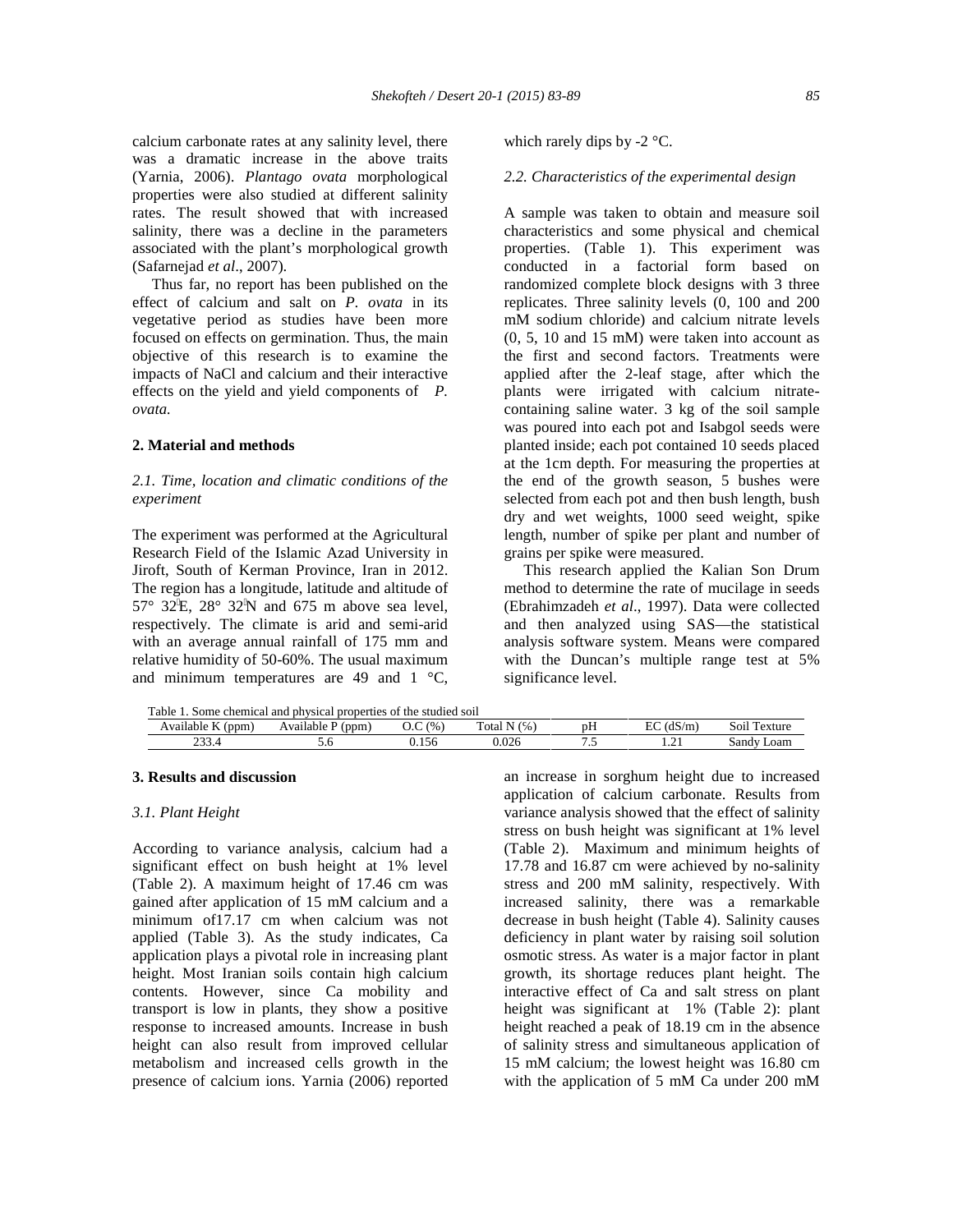salinity stress (Table 5). Based on our findings, calcium reduces the adverse effects of salinity, induces an increase in potassium uptake and prevents the intake of sodium. Its specific role in maintaining cell membrane coordination reduces the negative effect of salts on plant growth. In a study by Panah and Zadeh (2005), the addition of sodium chloride reduced potassium intake in rootlet and plumule and in contrast, increased sodium within. However, calcium nitrate application caused a decline in the adverse effects of salinity.

Table 2. Results for Data Variance Analysis of Isabgol Properties

| S.O.V        | df | Spike Length            | 1000 Seed<br>Weight | Grain number<br>per Spike | Spike<br>Number per Plant | Dry<br>Matter | Height    | Mucilage     |
|--------------|----|-------------------------|---------------------|---------------------------|---------------------------|---------------|-----------|--------------|
| Calcium (a)  |    | $0.001^{\ast\ast}$      | $0.001***$          | $3.77***$                 | $0.25***$                 | $0.09***$     | $0.13***$ | $0.02***$    |
| Salinity (b) |    | $0.06***$               | $1.01^{\ast\ast}$   | $224.55$ **               | $75.03**$                 | $11.33***$    | $2.52**$  | $0.91***$    |
| a.b          |    | $0.00002$ <sup>ns</sup> | $0.0004***$         | $2.54***$                 | $0.03^{*8}$               | $0.004***$    | $0.45***$ | $0.003^{ns}$ |
| Error        | 24 | 0.00001                 | 0.00004             | 0.00078                   | 0.001                     | 0.0008        | 0.001     | 0.0002       |
| CV(          |    |                         | 1.44                | 2.5                       | ے ۔                       | 4.2           |           | 5.2          |

(ns= no significance; \*\* Significance at 1% probability level)

The findings of this research are in agreement with Yarnia's (2005) study which showed that plant growth and height declined with increased salinity and calcium ions play a vital role in minimizing salinity effects.

Table 3. Mean comparison of calcium treatments for Isabgol properties

| Calcium         | Spike<br>length (cm) | 1000 Seed<br>weight $(g)$ | Grain number<br>per Spike | Spike number<br>per plant | Plant dry<br>matter $(g)$ | Height<br>(cm)     | Mucilage $(\%)$    |
|-----------------|----------------------|---------------------------|---------------------------|---------------------------|---------------------------|--------------------|--------------------|
|                 | 1.83 <sup>d</sup>    | .53 <sup>d</sup>          | $32.16^{\rm d}$           | 13.1 <sup>d</sup>         | 2.37 <sup>d</sup>         | 17.17 <sup>b</sup> | $44.88^{d}$        |
| 5 Mm            | .84 <sup>c</sup>     | $1.55^{\circ}$            | $32.28^{\circ}$           | $13.18^{\circ}$           | $2.41^\circ$              | $17.25^{\circ}$    | $40.92^{\circ}$    |
| $10 \text{ Mm}$ | $1.85^{\rm b}$       | $4.56^{\rm b}$            | 32.39 <sup>b</sup>        | 13.31 <sup>b</sup>        | $2.5^{b}$                 | 17.34 <sup>b</sup> | 40.97 <sup>b</sup> |
| 15 Mm           | 1.86 <sup>a</sup>    | $1.58^{\rm a}$            | $32.61^{\circ}$           | $13.49^{\rm a}$           | 2.6 <sup>a</sup>          | $17.46^{\rm a}$    | 41 <sup>a</sup>    |
| .               |                      |                           | .                         | ---                       |                           |                    |                    |

Means with thesame letters in each column are not significant at 5%.

| Table 4. Mean comparison of salinity treatments for different Isabgol properties |  |  |
|----------------------------------------------------------------------------------|--|--|
|                                                                                  |  |  |

| Salinity | Spike<br>length (cm) | 1000 Seed<br>weight $(g)$ | Grain number<br>per Spike | Spike number<br>per plant | Plant dry<br>matter $(g)$ | Height (cm)        | Mucilage $(\%)$    |
|----------|----------------------|---------------------------|---------------------------|---------------------------|---------------------------|--------------------|--------------------|
|          | .91 <sup>a</sup>     | .75 <sup>a</sup>          | $36.25^{\circ}$           | $15.67^{\circ}$           | 2.79 <sup>a</sup>         | $17.78^{\rm a}$    | $41.26^{\rm a}$    |
| 100 Mm   | .86 <sup>b</sup>     | $\neg$ b                  | 32.46 <sup>b</sup>        | 13.46 <sup>b</sup>        | $2.45^{\rm b}$            | 17.27 <sup>b</sup> | 40.81 <sup>b</sup> |
| 200 Mm   | 77c                  | .22 <sup>c</sup>          | $27.62^{\circ}$           | 10.68 <sup>c</sup>        | 2.17c                     | $16.87^\circ$      | 40.76 <sup>c</sup> |

Means with thesame letters in each column are not significant at 5%

#### Table 5. Mean comparison of interactive effect of Ca and salt on different Isabgol properties

| Treatment           | Height $(cm)$   | Dry matter $(g)$  | $1.000$ seed      | Spike number | Grain number per |
|---------------------|-----------------|-------------------|-------------------|--------------|------------------|
| (Calcium, Salinity) |                 |                   | weight $(g)$      | Per plant    | Spike            |
| (0, 0)              | 17.58d          | 2.69d             | 1.72cd            | 15.41d       | 36.09d           |
| (0, 100)            | 17 <sub>h</sub> | 2.32g             | 1.68e             | 13.34g       | 29.92h           |
| (0, 200)            | 16.95h          | 2.1i              | 1.21 <sub>g</sub> | $10.56$ i    | 27.461           |
| (5, 0)              | 17.88c          | 2.76c             | 1.73c             | 15.5c        | 36.19c           |
| (5, 100)            | 17.06g          | 2.35f             | 1.69f             | 13.45f       | 33.1g            |
| (5, 200)            | 16.88i          | 2.12i             | 1.22fg            | 10.6i        | 27.55k           |
| (10, 0)             | 18.07b          | 2.82 <sub>b</sub> | 1.76b             | 15.72b       | 36.26b           |
| (10, 100)           | 17.12f          | 2.49f             | 1.71d             | 13.49f       | 33.35f           |
| (10, 200)           | 16.83ii         | 2.18i             | 1.22fg            | 10.71i       | $27.65$ i        |
| (15, 0)             | 18.19a          | 2.88a             | 1.79a             | 16.04a       | 36.44a           |
| (15, 100)           | 17.34e          | 2.63e             | 1.71d             | 13.58e       | 33.58e           |
| (15, 200)           | 16.89i          | 2.29h             | 1.23f             | 10.85h       | 27.8i            |

Means with thesame letters in each column are not significant at 5%

#### *3.2. Dry Weight*

Calcium showed a significant effect on plant dry weight at 1% level (Table 2). The highest and lowest dry weight values (2.6 and 2.37 g) were

obtained from the application of 15 mM calcium and non-use of calcium, respectively (Table 3). With increased calcium application, plant dry weight increased up to a significant point. Calcium is an essential nutrient for plants. As the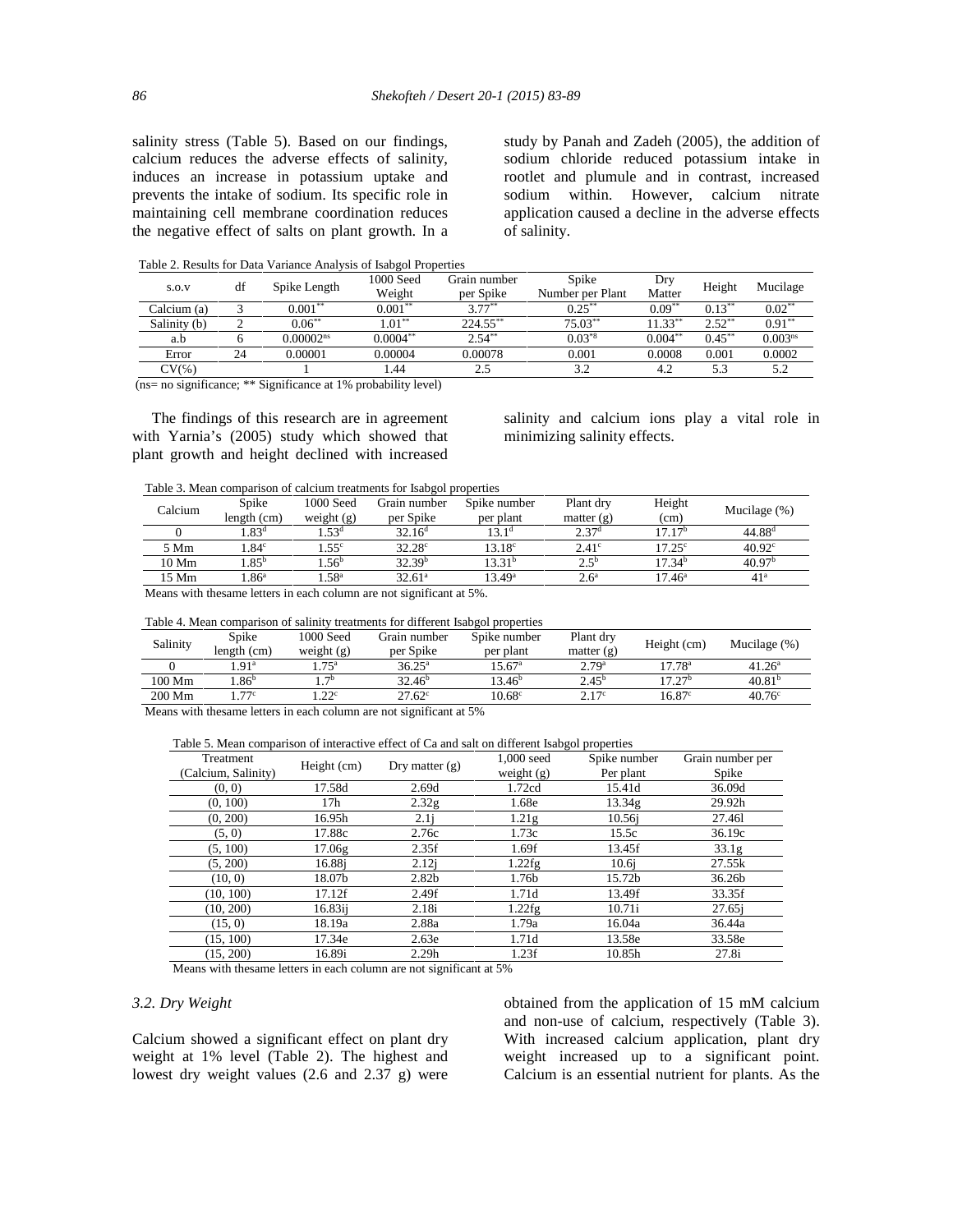soil under study is light, it is possibly exposed to calcium deficiency which eventually affects Isabgol planttherefore the addition of calcium to the soil increases plant dry weight. Even if there is a high level of calcium in the soil, its mobility in the plant is very limited because it occurs mainly in the xylem and its transport via the phloem is almost passive. The results revealed that the plant showed a positive response to a constant supply of calcium. As well as examining the effects of Ca levels on such Isabgol properties as dry weight, anions associated with calcium must be considered. In this research, calcium was sourced from calcium nitrate from which nitrate ions cause a higher calcium uptake.

Salinity stress affected dry weight considerably at 1% (Table 2). Normal conditions (no salinity stress) led to the highest dry weight of 2.79 g and 200 mM salinity stress resulted in the lowest value of 2.17g (Table 4).

As Table 5 shows, a reduction in dry weight occurs due to an increase in salinity, which influences plant growth and yield by exerting osmotic pressures and ionic effects. Salinity restricts water uptake and may cause nutrient imbalances and toxicities in plants as well. All of these factors can minimize plant growth and yield.

The interactive effect of calcium and salt stress on dry weight was significant at 1% (Table 2). Maximum dry weight of 2.88 g was obtained from 15 mM calcium under normal conditions (absence of salinity) and a minimum of 2.10 g from 200 mM salt stress (Table 5). The findings of this study indicates that calcium could prevent salt adverse effects and boost plant vegetative growth and yield. Here, salinity was imposed on the plant through NaCl and calcium nitrate; salinity induces nutrient imbalance and toxicity in plants. Saline soils usually contain high concentrations of chloride ions and because chloride is an anion and prevents the uptake of other anions like nitrate, it causes an imbalance in nitrate to chloride ratio in plants. Moreover, chloride ions are present in soil solution and most of it are taken up by plants resulting in chloride toxicity. This study applied calcium with nitrate; the latter inhibits adverse effects of chloride and salinity and elevates plant growth and yield parameters. Yarnia (2005) reported that salinity caused a decrease in sorghum dry weight due to increased calcium carbonate levels.

The findings of the present study are in agreement with those of Safar et al. (2007) and Mozafari and Monchari (2005) who reached the conclusion that salinity restricts production of dry matter in plants and increase in calcium diminishes the adverse effects of salinity..

#### *3.3. Number of spike per plant*

According to variance analysis, calcium application significantly affected number of spike per plant at 1% level (Table 2). An application of 15 mM calcium resulted in the highest value of 13.49 in the number of spike; without calcium, the lowest number of spike was 13.10 (Table 3). The number of spike increased significantly with increased calcium.

At different salinity levels, there was a considerable difference between the numbers of spike per plant at 1% level (Table 2). Under normal conditions (without salinity), maximum number of spike was 15.67, whereas extreme salinity (200 Mm) resulted in a minimum of 10.68 (Table 4).

The interactive effect of salinity and calcium on number of spike was also significant (Table 2). At 15 mM calcium application under normal conditions (no salinity), the utmost number of spike per plant was 16.04. However, no calcium application and application at 5 mM under increased salinity stress resulted in the lowest numbers of spike of 10.6 and 10.56, respectively (Table 5).

#### *3.4. Number of seeds per spike*

The effect of calcium on number of grain per spike was significant at 1% level (Table 2). The highest number of grain per spike (32.61) resulted from 15 mM calcium application and the lowest (32.16) from no-use of calcium (Table 3). At 1% level of significance, 1 a significant increase in the number of grain per spike occured with increased calcium application. Likewise, salinity stress had a great bearing on this trait at 1 level (Table 2). Optimum number of grain per spike (36.25) were observed in normal conditions (no salinity) and minimum (27.62) from extreme salinity levels (200 mM) (Table 4). Increased salinity stress resulted in decreased number of grain per spike.

Interactive effects of salt stress and calcium on number of grains per spike were so significant that the greatest number of grain per spike (36.44) resulted during no salinity and 15 mM calcium application while the lowest values (27.46)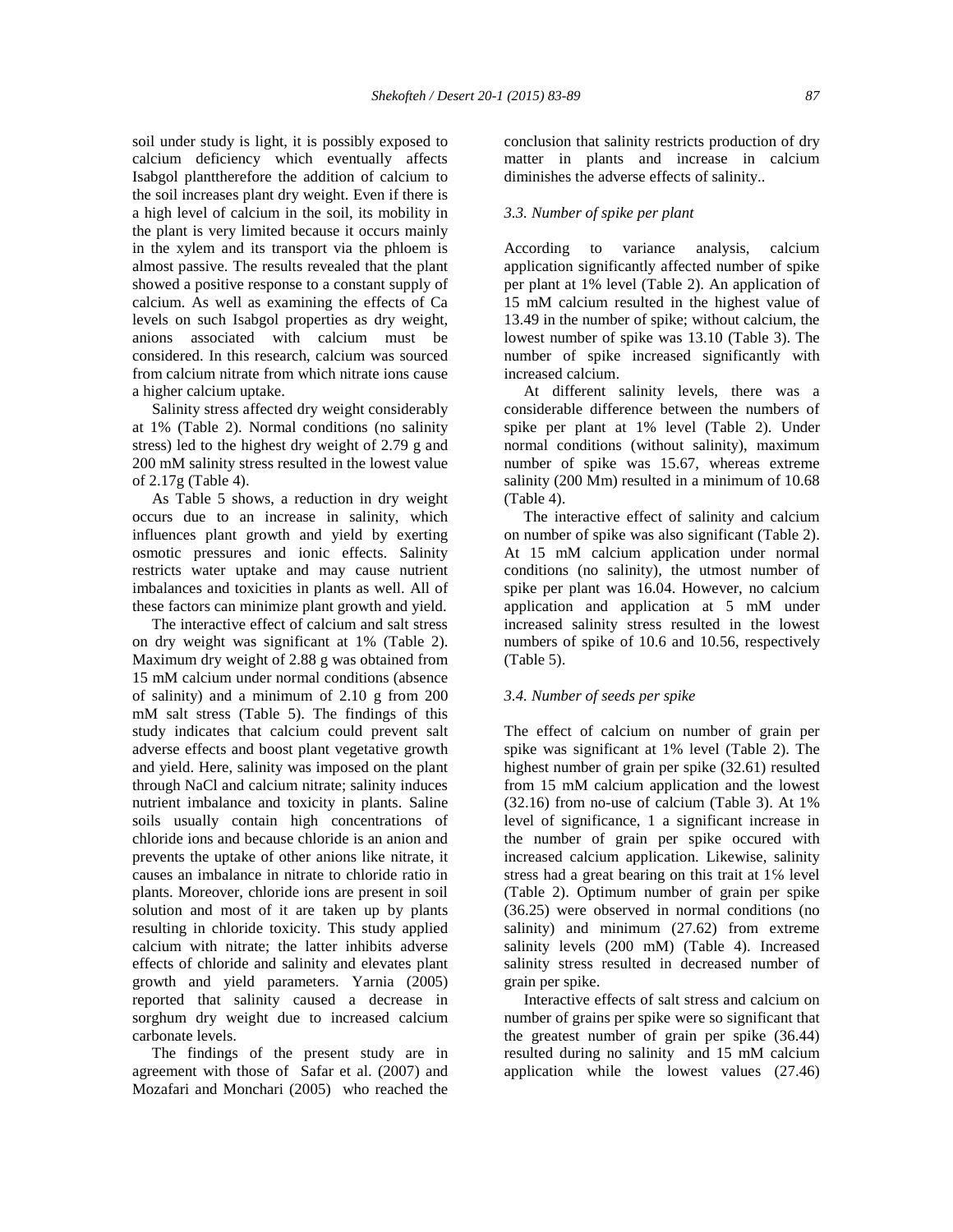resulted from extreme salinity (200 Mm) with no calcium application (Table 5).

## *3.5. The Thousand seed weight*

According to Table 2, 1000 seed weight was strongly affected by calcium at the 1% level of significance. Maximum and minimum weights of 1000 seeds (1.58 and 1.53 g) resulted from 15 mM calcium application and no use of calcium, respectively. This is indicates that increased 1000 seed weight increases with increased calcium (Table 3). 1000 seed weight was also subjected to salinity stress at 1% level (Table 2); the greatest and smallest amounts of 1000 seed weight (1.75 and 1.22 g) were observed with no salinity stress (normal conditions) and intense salinity stress (200 mM), respectively. Consequently, there is a marked reduction in 1000 seed weight under salt stress (Table 4).

Interactive effects of salinity and calcium on 1000 seed weight were significant at 1% (Table 2). Optimum weight of  $1000$  seeds  $(1.79 \text{ g})$  was obtained from of the application of 15 mM calcium in the absence of salinity while the minimum amount (1.21 g) was observed with non-use of calcium under excessive salt stress (200 mM). As such, it is shown that the plant copes better with salinity in the presence of elevated calcium amounts (Table 5).

Similar to the present work, a number of researches (Mozafari and Kalantari, 2005; Yarnia, 2005) stated that calcium can minimize negative effects of sodium on plant leaves such as reduction in leaf area and leaf drop. Therefore in a saline environment, the adverse effects of increased salinity such as decrease leaf area, leaf weight and grain weight will be countered if the plant is provided with a sufficient amount of calcium.

## *3.6. Spike length*

The effect of calcium on spike length was significant. With application at 15 mM, the highest spike length of 1.87 cm was recorded while with no calcium application, the lowest spike length of 1.83 cm was observed (Table 3). With increased calcium application, spike length showed a significant increase (Table 3).

Under varying salinity stress levels, spike lengths were significant at 1%; the highest spike length (1.91 cm) and the lowest (1.77 cm) resulted from normal conditions (no salinity) and extreme salinity levels (200 mM), respectively. Increased salinity levels results in significantly decreased spike length (Table 4).

No significance was observed regarding the interactive effects of salt stress and calcium on spike length (Table 2).

## *3.7. Mucilage*

Like other traits, mucilage was subjected to calcium at 1% probability level (Table 2). Optimum and minimum mucilage percentages (41 and 40.88%) were achieved with 15 mM calcium application and ano-calcium application, respectively (Table 3). There was a substantial increase in mucilage percentage with increased calcium application (Table 3).

Salinity stress had a significant effect on mucilage percentage at 1% (Table 2). The highest and lowest mucilage percentages (41.26 and 40.76 %) were obtained under normal conditions of no salinity and severe salt stress (200 mM), respectively (Table 4). Salt stress therefore, caused mucilage to decline significantly.

No significance was observed with the interactive effects of calcium and salinity stress on mucilage, showing.

## **4. Conclusion**

The results of the present study indicate that maximum yield, yield components and mucilage increased under normal conditions without salinity and 15 mM calcium application and are at a minimum from severe salt stress under absence of calcium, indicating the pivotal role of Ca in improving plant tolerance to salinity stress. In summary, vegetative traits and yield components of *Plantago ovata* increased with the application of calcium at different rates under no-saline conditions. At low salinity levels, all rates of calcium application increased vegetative growth and yield of the plant. However, at higher levels, there was a need for higher calcium application rates to minimize the adverse salinity stress.

## **References**

- Amin Panah, H., A. Soroosh Zadeh, 2005. The Effect of Calcium Nitrate on Sodium and Potassium Distribution in Seedlings of Rice under Saline Conditions .Iranian Journal of Biology, 18; 92-100.
- Chabra, R., B.S. Singh., I. Abrol, 1999. Effect of exchangeable sodium percentage on the growth, yield,